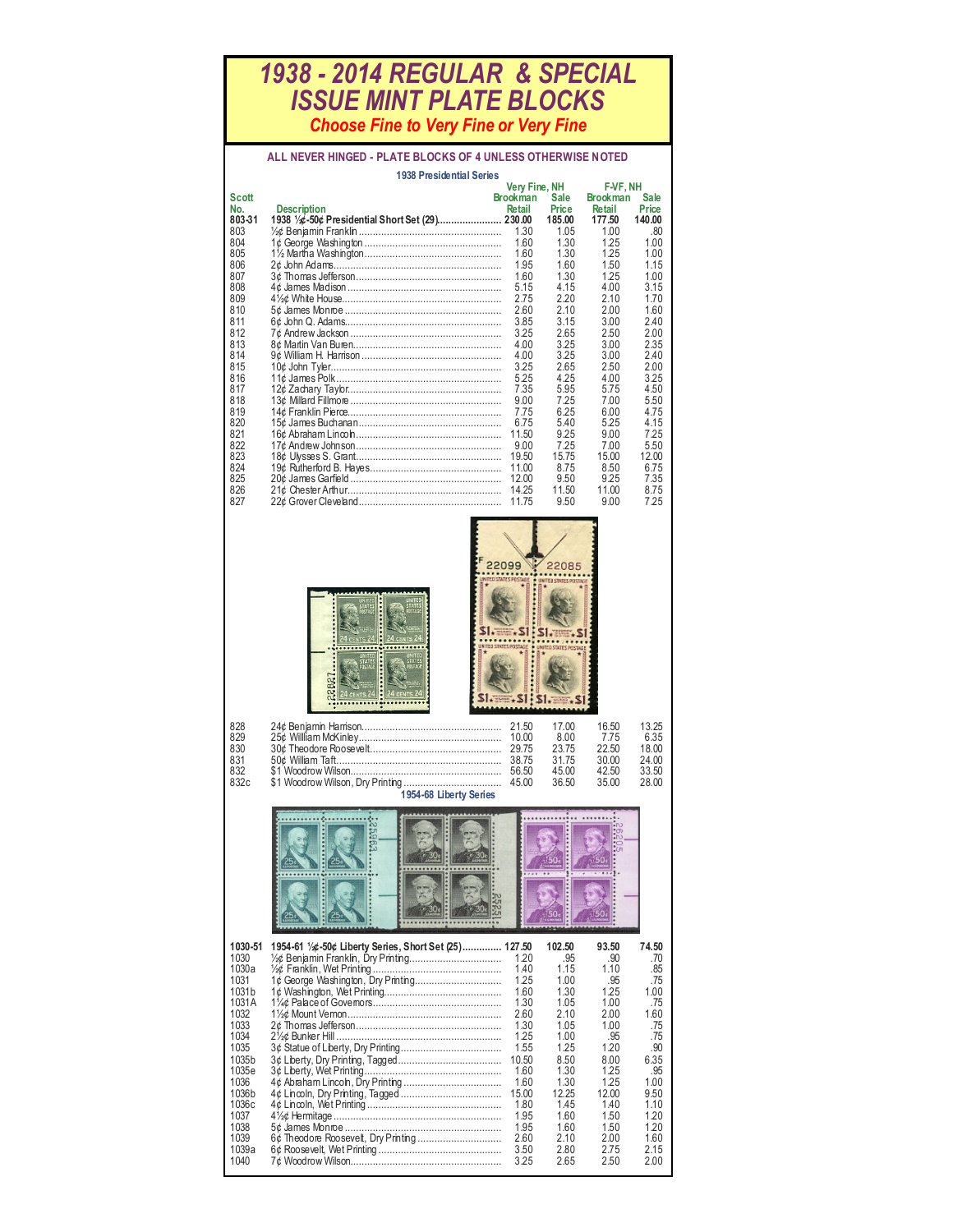| <b>PAGE 2</b>                                                                                                                                                                                       |                                                                                                                    |                                                                                                                                                                                                                       |                                                                                                                                                                                         |                                                                                                                                                                                                                 |                                                                                                                                                                                      |  |
|-----------------------------------------------------------------------------------------------------------------------------------------------------------------------------------------------------|--------------------------------------------------------------------------------------------------------------------|-----------------------------------------------------------------------------------------------------------------------------------------------------------------------------------------------------------------------|-----------------------------------------------------------------------------------------------------------------------------------------------------------------------------------------|-----------------------------------------------------------------------------------------------------------------------------------------------------------------------------------------------------------------|--------------------------------------------------------------------------------------------------------------------------------------------------------------------------------------|--|
| Scott<br>No.<br>1041<br>1041B<br>1042<br>1043<br>1044<br>1044 d<br>1044 A<br>1044 Ac<br>1045<br>1045a<br>1046<br>1046a<br>1047<br>1048<br>1049<br>1049a<br>1050<br>1050a<br>1051<br>1051a           | <b>Description</b>                                                                                                 | Very Fine, NH<br><b>Brookman</b><br>Retail<br>3.25<br>20.00<br>2.25<br>3.25<br>3.25<br>65.00<br>3.25<br>55.00<br>5.85<br>6.25<br>5.50<br>22.50<br>7.75<br>12.25<br>13.00<br>14.25<br>16.00<br>18.50<br>17.50<br>21.00 | Sale<br>Price<br>2.65<br>16.50<br>1.80<br>2.65<br>2.60<br>52.50<br>2.60<br>44.50<br>4.65<br>5.00<br>4.50<br>18.00<br>6.25<br>9.75<br>10.50<br>11.75<br>13.00<br>15.00<br>14.00<br>17.00 | F-VF, NH<br><b>Brookman</b><br>Retail<br>2.50<br>10.00<br>1.75<br>2.50<br>2.50<br>50.00<br>2.50<br>42.50<br>4.50<br>4.85<br>4.25<br>17.50<br>6.00<br>9.50<br>10.00<br>11.00<br>12.50<br>14.00<br>13.50<br>15.75 | Sale<br>Price<br>1.95<br>8.00<br>1.35<br>2.00<br>2.00<br>41.50<br>2.00<br>33.75<br>3.60<br>3.85<br>3.35<br>14.00<br>4.75<br>7.50<br>8.00<br>8.75<br>10.00<br>11.00<br>10.75<br>12.50 |  |
| 1052<br>1052a<br>1208<br>1208a                                                                                                                                                                      | 1962-66 Regular Issues                                                                                             | 36.00<br>41.50<br>6.00<br>1.50<br>3.15                                                                                                                                                                                | 28.75<br>33.50<br>4.85<br>1.25<br>2.60                                                                                                                                                  | 27.50<br>32.50<br>4.85<br>1.20<br>2.50                                                                                                                                                                          | 22.00<br>25.00<br>3.85<br>.90<br>2.00                                                                                                                                                |  |
| 1209<br>1209a<br>1213<br>1213b<br>1214<br>1278/95                                                                                                                                                   | 1965-79 Prominent Americans Series                                                                                 | 1.25<br>1.55<br>1.55<br>7.50<br>2.25                                                                                                                                                                                  | 1.00<br>1.30<br>1.30<br>6.15<br>1.80<br>126.50                                                                                                                                          | 1.00<br>1.25<br>1.25<br>6.00<br>1.75<br>125.00                                                                                                                                                                  | .80<br>.95<br>1.00<br>4.75<br>1.40<br>100.00                                                                                                                                         |  |
| 1278<br>1279<br>1280<br>1281<br>1282<br>1282a<br>1283<br>1283a<br>1283B<br>1283Bv<br>1284<br>1284a<br>1285<br>1285a<br>1286<br>1286A<br>1287<br>1288<br>1288d<br>1289<br>1289 <sub>v</sub><br>1289a | 5¢ George Washington, Dirty Face<br>5¢ Washington, Clean Face, Dull Gum                                            | 1.25<br>7.00<br>1.25<br>1.25<br>1.30<br>1.30<br>1.50<br>1.55<br>1.50<br>2.80<br>1.55<br>1.85<br>2.40<br>2.80<br>3.15<br>2.80<br>3.15<br>2.80<br>12.50<br>4.00<br>8.00<br>4.35                                         | 1.00<br>5.65<br>1.00<br>1.00<br>1.05<br>1.05<br>1.25<br>1.30<br>1.25<br>2.30<br>1.30<br>1.50<br>2.00<br>2.30<br>2.55<br>2.30<br>2.55<br>2.30<br>10.25<br>3.30<br>6.65<br>3.50           | .90<br>5.75<br>.90<br>.90<br>1.00<br>1.00<br>1.20<br>1.25<br>1.20<br>2.25<br>1.25<br>1.50<br>1.95<br>2.25<br>2.50<br>2.25<br>2.50<br>2.25<br>10.00<br>3.25<br>6.50<br>3.50                                      | .70<br>4.50<br>.70<br>.70<br>.80<br>.80<br>.95<br>1.00<br>95<br>1.85<br>1.00<br>1.20<br>1.50<br>1.75<br>2.00<br>1.80<br>1.95<br>1.75<br>7.75<br>2.60<br>5.25<br>2.75                 |  |
|                                                                                                                                                                                                     | <b>PREDERICK DOUGLASS - FREDERICK DOUGLASS</b><br><b>PLAYWRIGHT</b><br>PREDERICK DOUGLASS PREDERICK DOUGLASS<br>လ: | <b>EUGENE O'NEILL .</b><br><b>EUGENE O'NEILL :</b><br><b>YWRIGHT</b>                                                                                                                                                  | <b>EUGENE O'NEILL .CO</b><br>56.<br>ĊЛ<br><b>PLAYWRIGHT</b><br><b>EUGENE O'NEILL *</b><br><b>PLAYWRIGHT</b>                                                                             |                                                                                                                                                                                                                 |                                                                                                                                                                                      |  |
| 1290<br>1290a<br>1290av<br>1291<br>1291a<br>1292<br>1292a<br>1292av<br>1293                                                                                                                         |                                                                                                                    | 6.25<br>5.50<br>10.50<br>7.75<br>6.85<br>7.75<br>7.50<br>9.65<br>10.00                                                                                                                                                | 5.15<br>4.60<br>8.65<br>6.35<br>5.60<br>6.35<br>6.15<br>7.85<br>8.15                                                                                                                    | 5.00<br>4.50<br>8.50<br>6.25<br>5.50<br>6.25<br>6.00<br>7.75<br>8.00                                                                                                                                            | 3.95<br>3.50<br>6.75<br>4.95<br>4.25<br>4.95<br>4.75<br>6.25<br>6.25                                                                                                                 |  |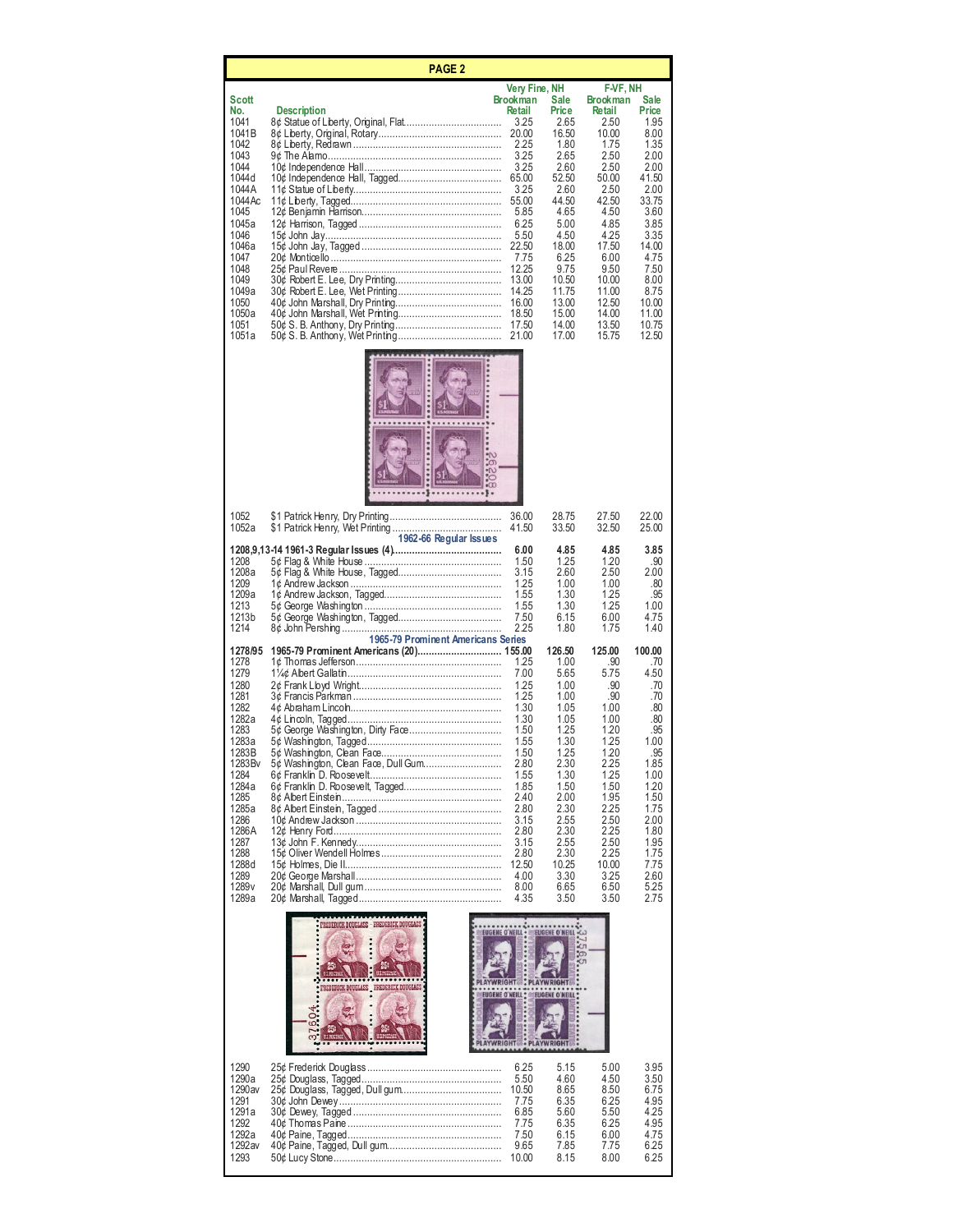|                                                                                                                                                                                                                                                                                      | <b>PAGE 3</b>                                                                                                                                |                                                                                                                                                                                                                                                          |                                                                                                                                                                                                                            |                                                                                                                                                                                                                        |                                                                                                                                                                                                                       |  |  |
|--------------------------------------------------------------------------------------------------------------------------------------------------------------------------------------------------------------------------------------------------------------------------------------|----------------------------------------------------------------------------------------------------------------------------------------------|----------------------------------------------------------------------------------------------------------------------------------------------------------------------------------------------------------------------------------------------------------|----------------------------------------------------------------------------------------------------------------------------------------------------------------------------------------------------------------------------|------------------------------------------------------------------------------------------------------------------------------------------------------------------------------------------------------------------------|-----------------------------------------------------------------------------------------------------------------------------------------------------------------------------------------------------------------------|--|--|
| Scott<br>No.<br>1293a<br>1294<br>1294a<br>1295                                                                                                                                                                                                                                       | Description                                                                                                                                  | Very Fine, NH<br><b>Brookman</b><br>Retail<br>9.35<br>21.00<br>20.00<br>87.50                                                                                                                                                                            | Sale<br>Price<br>7.65<br>17.25<br>16.25<br>71.50                                                                                                                                                                           | F-VF, NH<br><b>Brookman</b><br>Retail<br>7.50<br>17.00<br>16.00<br>70.00                                                                                                                                               | Sale<br>Price<br>5.85<br>13.50<br>12.75<br>55.00                                                                                                                                                                      |  |  |
| 1295a<br>1338/41<br>1338<br>1338D<br>1338F<br>1341                                                                                                                                                                                                                                   | 1968-71 Regular Issues<br>6¢ Flag & White House, Huck Press - 20<br>1970-74 Regular Issues                                                   | 80.00<br>34.65<br>1.60<br>6.85<br>9.50<br>16.75                                                                                                                                                                                                          | 65.75<br>28.00<br>1.30<br>5.60<br>7.85<br>13.65                                                                                                                                                                            | 65.00<br>28.00<br>1.25<br>5.50<br>7.75<br>13.50                                                                                                                                                                        | 51.50<br>20.75<br>1.00<br>4.25<br>6.25<br>9.75                                                                                                                                                                        |  |  |
| 1393<br>1393 v<br>1393D<br>1393 D v<br>1394<br>1396<br>1397<br>1398<br>1399<br>1400                                                                                                                                                                                                  |                                                                                                                                              | 23.50<br>1.55<br>4.00<br>1.85<br>3.40<br>1.85<br>4.35<br>2.80<br>4.35<br>3.65<br>4.00                                                                                                                                                                    | 19.00<br>1.30<br>3.30<br>1.50<br>2.80<br>1.50<br>3.55<br>2.30<br>3.55<br>3.00<br>3.30                                                                                                                                      | 18.75<br>1.25<br>3.25<br>1.50<br>2.75<br>1.50<br>3.50<br>2.25<br>3.50<br>2.95<br>3.25                                                                                                                                  | 14.75<br>.95<br>2.65<br>1.15<br>2.15<br>1.15<br>2.75<br>1.75<br>2.75<br>2.15<br>2.50                                                                                                                                  |  |  |
| 1509-11<br>1509<br>1510<br>1511                                                                                                                                                                                                                                                      | 1973-74 Regular Issues<br>1975-81 Americana Issue                                                                                            | 13.00<br>8.00<br>2.10<br>3.40                                                                                                                                                                                                                            | 10.75<br>6.60<br>1.70<br>2.80                                                                                                                                                                                              | 10.50<br>6.50<br>1.75<br>2.75                                                                                                                                                                                          | 8.35<br>4.95<br>1.40<br>2.15                                                                                                                                                                                          |  |  |
| 1581<br>1581 v<br>1582<br>1582 <sub>v</sub><br>1582b<br>1584<br>1584 v<br>1585<br>1585 <sub>v</sub><br>1591<br>1591 v<br>1592<br>1592 <sub>v</sub><br>1593<br>1594<br>1596<br>1597<br>1599<br>1603<br>1604<br>1604 <sub>v</sub><br>1605<br>1605 <sub>v</sub><br>1606<br>1608<br>1610 | 2¢ Speak Out, Dull gum, Cream paper                                                                                                          | 1.25<br>1.60<br>1.25<br>3.75<br>2.50<br>1.25<br>2.50<br>1.25<br>2.20<br>1.85<br>8.75<br>1.85<br>3.50<br>2.20<br>2.50<br>6.85<br>12.50<br>3.15<br>4.65<br>5.90<br>15.50<br>5.90<br>21.75<br>6.25<br>9.25<br>17.50<br>$\omega$<br>8<br>S<br>$\overline{9}$ | 150.00<br>1.00<br>1.30<br>1.00<br>3.10<br>2.10<br>1.00<br>2.10<br>1.00<br>1.80<br>1.50<br>7.15<br>1.50<br>2.80<br>1.80<br>2.10<br>5.60<br>10.25<br>2.55<br>3.80<br>4.80<br>12.75<br>4.80<br>17.75<br>5.15<br>7.50<br>14.25 | 147.50<br>.90<br>1.25<br>.90<br>3.00<br>2.00<br>.90<br>2.00<br>.90<br>1.75<br>1.50<br>7.00<br>1.50<br>2.75<br>1.75<br>2.00<br>5.50<br>10.00<br>2.50<br>3.75<br>4.75<br>12.50<br>4.75<br>17.50<br>5.00<br>7.50<br>14.00 | 117.50<br>.70<br>1.00<br>.70<br>2.40<br>1.60<br>.70<br>1.60<br>.70<br>1.40<br>1.15<br>5.50<br>1.15<br>2.20<br>1.35<br>1.60<br>4.15<br>7.75<br>1.95<br>2.85<br>3.75<br>10.00<br>3.75<br>14.00<br>3.95<br>5.95<br>10.50 |  |  |
| 1611<br>1612                                                                                                                                                                                                                                                                         | 1975-81 Regular Issues                                                                                                                       | 34.00<br>75.00                                                                                                                                                                                                                                           | 27.75<br>60.75                                                                                                                                                                                                             | 27.50<br>60.00                                                                                                                                                                                                         | 21.75<br>47.50                                                                                                                                                                                                        |  |  |
| 1622<br>1622C<br>1734<br>1735<br>1735c<br>1818                                                                                                                                                                                                                                       | 13¢ Flag & Independence Hall, Perforated 11x101/2 - 20<br>1980-85 Great Americans                                                            | 11.00<br>80.00<br>2.60<br>2.80<br>3.40<br>3.40                                                                                                                                                                                                           | 8.85<br>65.75<br>2.10<br>2.30<br>2.80<br>2.80                                                                                                                                                                              | 8.75<br>65.00<br>2.10<br>2.25<br>2.75<br>2.75                                                                                                                                                                          | 7.00<br>55.00<br>1.60<br>1.70<br>2.15<br>2.10                                                                                                                                                                         |  |  |
| 1844/68                                                                                                                                                                                                                                                                              | 1983-85 Great Americans #1844,49-50,52-53,<br>1856,62-64,67-68 (11 Plate Blocks of 20)                                                       |                                                                                                                                                                                                                                                          |                                                                                                                                                                                                                            | 274.50                                                                                                                                                                                                                 | 215.00                                                                                                                                                                                                                |  |  |
| 1845/69<br>1844<br>1844 <sub>c</sub><br>1845<br>1846<br>1847<br>1848<br>1849<br>1850                                                                                                                                                                                                 | 1980-85 Great Americans #1845-48,61,54-55,<br>1857-61,65-66,69 (15 Plate Blocks of 4)<br>1¢ Dix, Perforated 10.9, (Tagged - Our Choice) - 20 | 5.50<br>5.50<br>1.20<br>1.30<br>1.30<br>2.50<br>6.85<br>9.65                                                                                                                                                                                             | 4.60<br>4.60<br>.95<br>1.05<br>1.05<br>2.10<br>5.60<br>7.85                                                                                                                                                                | 50.60<br>4.50<br>4.50<br>.90<br>1.00<br>1.00<br>2.00<br>5.50<br>7.75                                                                                                                                                   | 39.50<br>3.50<br>3.65<br>.70<br>.80<br>.80<br>1.60<br>4.25<br>6.25                                                                                                                                                    |  |  |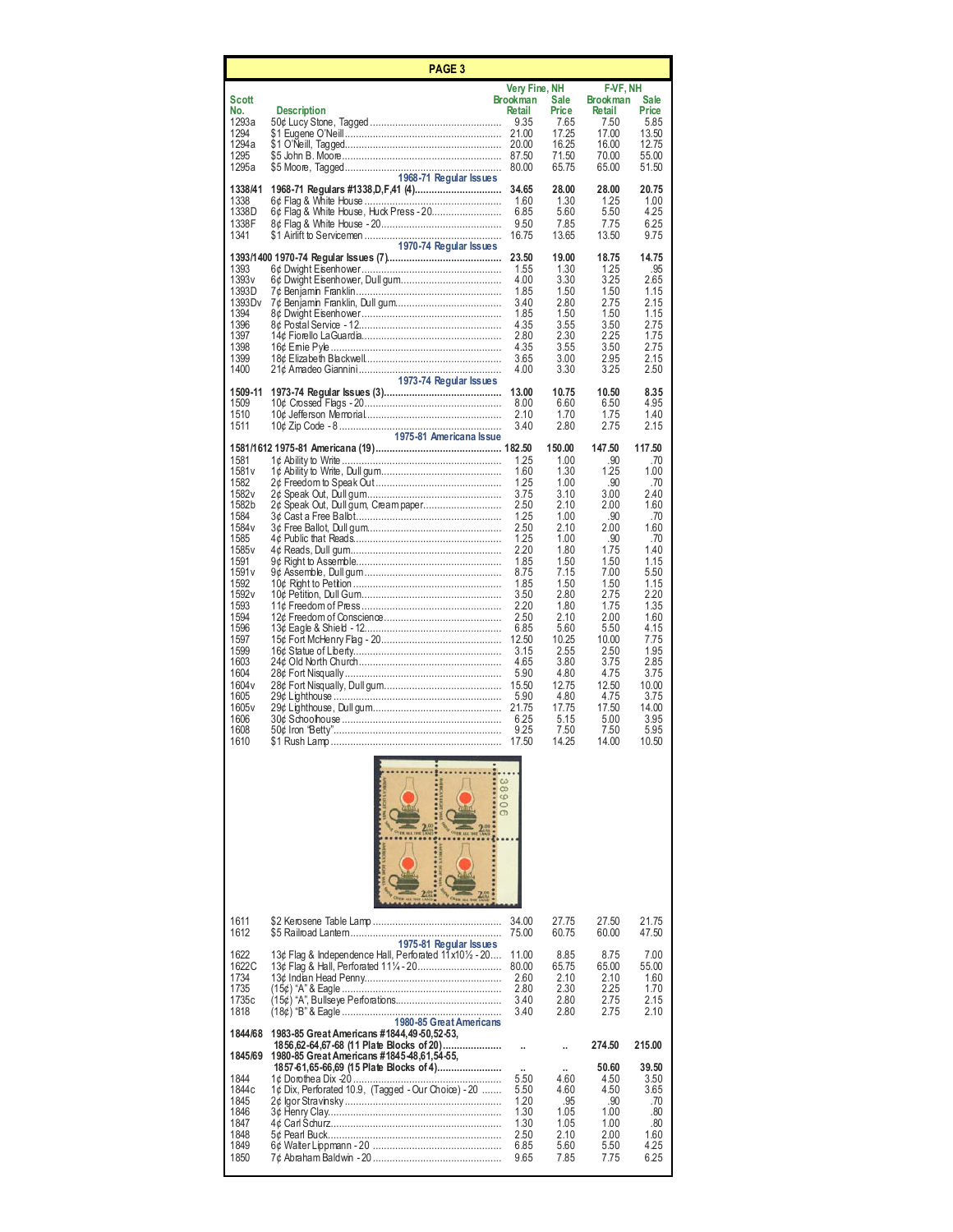|                | PAGE 4                                                                                                  |                                  |                |                             |                |
|----------------|---------------------------------------------------------------------------------------------------------|----------------------------------|----------------|-----------------------------|----------------|
| Scott          |                                                                                                         | Very Fine, NH<br><b>Brookman</b> | Sale           | F-VF, NH<br><b>Brookman</b> | <b>Sale</b>    |
| No.            | <b>Description</b>                                                                                      | Retail                           | Price          | Retail                      | Price          |
| 1851<br>1852   |                                                                                                         | 1.85<br>8.35                     | 1.50<br>6.85   | 1.50<br>6.75                | 1.15<br>5.25   |
| 1853<br>1854   | 10¢ Richard Russell, (Tagged - Our Choice) - 20                                                         | 15.50<br>3.75                    | 12.75<br>3.10  | 12.50<br>3.00               | 9.75<br>2.35   |
| 1855           |                                                                                                         | 3.15                             | 2.60           | 2.50                        | 2.00           |
| 1856<br>1857   | 14¢ Sinclair Lewis, (Tagged - Our Choice) - 20                                                          | 18.50<br>3.40                    | 15.00<br>2.80  | 14.75<br>2.75               | 11.75<br>2.10  |
| 1858<br>1859   |                                                                                                         | 3.75<br>4.00                     | 3.10<br>3.30   | 3.00<br>3.25                | 2.25<br>2.65   |
| 1860           |                                                                                                         | 4.95                             | 4.00           | 3.95                        | 3.15           |
| 1861<br>1862   | 20¢ Harry Truman, Perforated 10.9 - 20                                                                  | 4.95<br>18.25                    | 4.00<br>15.00  | 3.95<br>14.75               | 3.00<br>11.50  |
| 1862a<br>1863  | 20¢ Truman, Perforated 11.2 (Tagged - Our Choice)<br>22¢ John Audubon, Perf.11 (Tagged-Our Choice) - 20 | 6.85<br>18.75                    | 5.60<br>15.25  | 5.50<br>15.00               | 4.25<br>11.75  |
| 1863b          |                                                                                                         | 9.35                             | 7.65           | 7.50                        | 5.95           |
| 1864<br>1864a  | 30¢ Frank C. Laubach, Perforated 10.9 - 20<br>30¢ Laubach, Perforated 11.2, (Tagged - Our Choice)       | 25.75<br>9.00                    | 21.00<br>7.35  | 20.75<br>7.25               | 16.00<br>5.85  |
| 1865           |                                                                                                         | 7.75                             | 6.35           | 6.25                        | 4.95           |
| 1866<br>1867   | 39¢ Grenville Clark, Perf. 10.9 (Tagged-Our Choice) - 20.                                               | 7.35<br>34.00                    | 6.00<br>27.50  | 5.95<br>26.50               | 4.65<br>20.75  |
| 1867 d<br>1868 | 40¢ Lillian Gilbreth, Perforated 10.9 - 20                                                              | 12.50<br>32.75                   | 10.25<br>26.75 | 10.00<br>26.50              | 8.00<br>20.75  |
| 1868a          |                                                                                                         | 9.35                             | 7.65           | 7.50                        | 6.00           |
| 1869<br>1869a  | 50¢ Perforated 11.2, (Tagged - Our Choice)                                                              | 12.50<br>13.75                   | 10.25<br>11.25 | 10.00<br>11.00              | 7.50<br>8.75   |
| 1890           | 1981 Regular Issue                                                                                      | 15.50                            | 12.75          | 12.50                       | 9.75           |
| 1894           | 20¢ Flag & Supreme Court, Perforated 11 - 20                                                            | 21.75                            | 17.75          | 17.50                       | 13.75          |
| 1894e<br>1946  | 20¢ Flag & Supreme Court., Perforated 11.2 - 20                                                         | 18.00<br>4.00                    | 14.75<br>3.30  | 14.50<br>3.25               | 11.50<br>2.50  |
| 2111           | 1985 Regular Issues                                                                                     | 24.00                            | 19.75          | 19.50                       | 15.00          |
| 2114           |                                                                                                         | 4.35                             | 3.55           | 3.50                        | 2.75           |
| 2168/96        | 1986-94 Great Americans                                                                                 |                                  | 230.00         | 225.00                      | 177.50         |
| 2168<br>2169   |                                                                                                         | 1.20<br>1.20                     | .95<br>.95     | .90<br>.90                  | .70<br>.70     |
| 2169a          |                                                                                                         | 3.15                             | 2.60           | 2.50                        | 2.00           |
| 2170<br>2170a  |                                                                                                         | 1.20<br>3.15                     | .95<br>2.60    | .90<br>2.50                 | .70<br>2.00    |
| 2170s<br>2171  |                                                                                                         | 3.15<br>1.30                     | 2.60<br>1.05   | 2.50<br>1.00                | 2.00<br>.75    |
| 2171a          | 4¢ Flanagan, Grayish violet, Untagged                                                                   | 3.15                             | 2.60           | 2.50                        | 2.00           |
| 2171b<br>2172  |                                                                                                         | 3.15<br>2.30                     | 2.60<br>1.90   | 2.50<br>1.85                | 2.00<br>1.50   |
| 2173           |                                                                                                         | 2.25                             | 1.80           | 1.75                        | 1.45           |
| 2173a<br>2175  | 10¢ Red Cloud, Dull Gum (Tagged - Our Choice)                                                           | 3.15<br>2.80                     | 2.55<br>2.30   | 2.50<br>2.25                | 2.00<br>1.75   |
| 2175d<br>2175e |                                                                                                         | 13.75<br>7.50                    | 11.25<br>6.25  | 11.00<br>6.00               | 8.75<br>4.85   |
| 2176           |                                                                                                         | 4.00                             | 3.20           | 3.25                        | 2.60           |
| 2177<br>2178   | 15¢ Buffab Bill Cody (Tagged-Our Choice)                                                                | 12.50<br>4.00                    | 10.25<br>3.20  | 10.00<br>3.25               | 8.25<br>2.60   |
| 2179           |                                                                                                         | 4.35                             | 3.50           | 3.50                        | 2.75           |
| 2179a<br>2179b |                                                                                                         | 6.50<br>10.00                    | 5.30<br>8.25   | 5.25<br>8.00                | 4.25<br>6.50   |
| 2180           |                                                                                                         | 4.35                             | 3.50           | 3.50                        | 2.75           |
| 2181<br>2181c  | 23¢ Mary Cassatt, Dull Gum (Tagged - Our Choice)                                                        | 4.65<br>15.00                    | 3.80<br>12.25  | 3.75<br>12.00               | 3.00<br>9.75   |
| 2182<br>2183   |                                                                                                         | 4.65<br>8.00                     | 3.80<br>6.50   | 3.75<br>6.50                | 3.00<br>5.25   |
| 2184           |                                                                                                         | 6.50                             | 5.30           | 5.25                        | 4.15           |
| 2185<br>2186   |                                                                                                         | 5.50<br>6.85                     | 4.60<br>5.60   | 4.50<br>5.50                | 3.65<br>4.25   |
| 2187           | 40¢ Claire Chennault, Dull Gum (Tagged - Our Choice)                                                    | 7.50                             | 6.25           | 6.00                        | 4.75           |
| 2187c<br>2188  | 45¢ Harvey Cushing (Tagged-Our Choice)                                                                  | 25.00<br>9.35                    | 20.75<br>7.65  | 20.00<br>7.50               | 26.00<br>5.95  |
| 2189<br>2189a  |                                                                                                         | 10.00<br>30.75                   | 8.25<br>24.75  | 8.00<br>25.00               | 6.25<br>20.00  |
| 2190           |                                                                                                         | 11.25                            | 9.25           | 9.00                        | 7.25           |
| 2191<br>2192   |                                                                                                         | 12.00<br>15.00                   | 9.85<br>12.25  | 9.75<br>12.00               | 7.75<br>9.50   |
| 2192a          |                                                                                                         | 50.00                            | 40.75          | 40.00                       | 31.75          |
| 2193           |                                                                                                         | 21.75                            | 17.75          | 17.50                       | 13.75          |
|                |                                                                                                         |                                  | usa<br>240     |                             |                |
|                |                                                                                                         |                                  |                |                             |                |
|                | 2                                                                                                       |                                  |                |                             |                |
|                |                                                                                                         |                                  |                |                             |                |
|                |                                                                                                         |                                  |                |                             |                |
|                |                                                                                                         |                                  |                |                             |                |
|                |                                                                                                         |                                  |                |                             |                |
|                |                                                                                                         |                                  |                |                             |                |
|                |                                                                                                         |                                  |                |                             |                |
|                |                                                                                                         |                                  |                |                             |                |
| 2194<br>2194b  | \$1 Johns Hopkins, Dull Gum (Tagged - Our Choice)                                                       | 17.25<br>62.50                   | 13.95<br>51.50 | 13.75<br>50.00              | 10.75<br>40.00 |
|                |                                                                                                         |                                  |                |                             |                |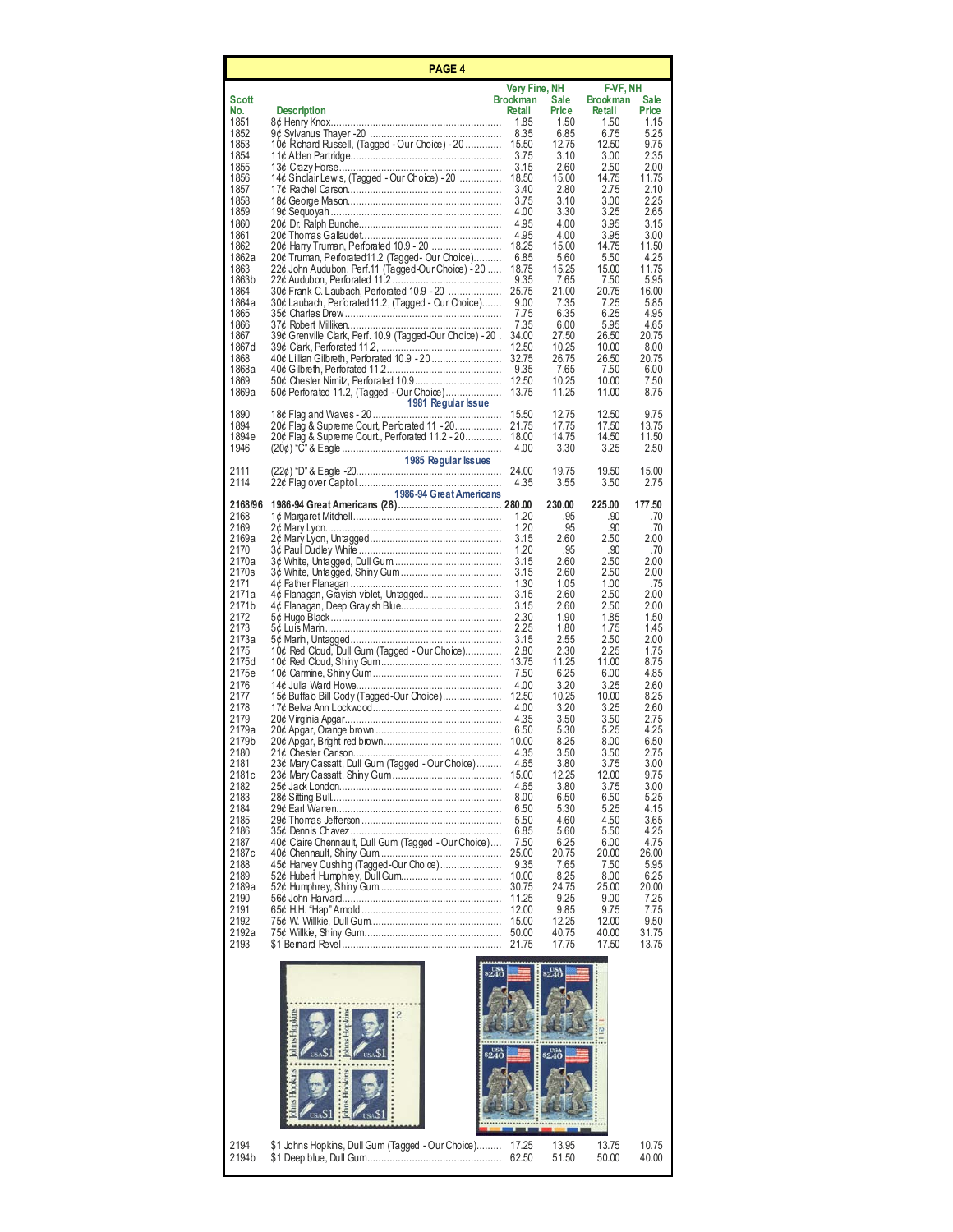|                                                                                                                              | PAGE 5                                                                                                                           |                                                                                                                          |                                                                                                                      |                                                                                                                     |                                                                                                                      |
|------------------------------------------------------------------------------------------------------------------------------|----------------------------------------------------------------------------------------------------------------------------------|--------------------------------------------------------------------------------------------------------------------------|----------------------------------------------------------------------------------------------------------------------|---------------------------------------------------------------------------------------------------------------------|----------------------------------------------------------------------------------------------------------------------|
| Scott                                                                                                                        |                                                                                                                                  | Very Fine, NH<br><b>Brookman</b>                                                                                         | Sale                                                                                                                 | F-VF, NH<br><b>Brookman</b>                                                                                         | Sale                                                                                                                 |
| No.<br>2194d<br>2194e<br>2195<br>2196                                                                                        | <b>Description</b><br>1987-89 Regular Issues                                                                                     | <b>Retail</b><br>75.00<br>80.00                                                                                          | Price<br>50.75<br>61.50<br>28.75<br>65.75                                                                            | Retail<br>50.00<br>60.00<br>28.50<br>65.00                                                                          | Price<br>40.00<br>47.75<br>22.50<br>52.50                                                                            |
| 2276-78<br>2276<br>2277<br>2278<br>2419                                                                                      |                                                                                                                                  | 13.00<br>4.35<br>4.65<br>4.65<br>47.50                                                                                   | 10.75<br>3.50<br>3.80<br>3.80<br>38.75                                                                               | 10.50<br>3.50<br>3.75<br>3.75<br>38.50                                                                              | 8.25<br>2.75<br>3.00<br>3.00<br>31.50                                                                                |
| 2476-82<br>2476<br>2477<br>24771<br>2478<br>2479<br>2480<br>2481<br>2482<br>2517/31<br>2517<br>2521<br>2524<br>2524A<br>2531 | 1990-95 Regular Issues<br>1990-95 Flora And Fauna Regulars (7)<br>1991 #2517,21,24-24A,31 Regulars (5)<br>1991-96 Regular Issues | 49.50<br>1.15<br>1.15<br>1.55<br>1.15<br>3.75<br>5.50<br>8.35<br>30.75<br>65.00<br>5.50<br>1.10<br>5.50<br>52.50<br>5.25 | 40.75<br>.95<br>.95<br>1.25<br>.95<br>3.10<br>4.60<br>6.80<br>25.75<br>53.00<br>4.60<br>.90<br>4.60<br>43.50<br>4.30 | 39.75<br>.85<br>.85<br>1.25<br>.85<br>3.00<br>4.50<br>6.75<br>25.00<br>53.50<br>4.50<br>.85<br>450<br>42.50<br>4.25 | 31.75<br>.70<br>.70<br>1.00<br>.70<br>2.25<br>3.25<br>5.25<br>19.75<br>42.75<br>3.35<br>.70<br>3.50<br>33.75<br>3.35 |
| 2539<br>2540                                                                                                                 |                                                                                                                                  | 17.25<br>62.50                                                                                                           | 13.95<br>50.75                                                                                                       | 13.75<br>50.00                                                                                                      | 10.95<br>40.00                                                                                                       |
|                                                                                                                              |                                                                                                                                  |                                                                                                                          |                                                                                                                      |                                                                                                                     |                                                                                                                      |
| 2543<br>2544<br>2544b                                                                                                        | \$3 Challenger Shuttle with 1996 date<br>1994-95 Regular Issues                                                                  | 52.50<br>46.50<br>48.50                                                                                                  | 42.75<br>37.75<br>39.75                                                                                              | 42.50<br>37.50<br>39.50                                                                                             | 33.50<br>29.50<br>31.50                                                                                              |
|                                                                                                                              | <b>BELHAVED</b> :<br><b>BELUINER</b><br>$\vdots$<br>ŒΤ<br><b>Between</b>                                                         | sed, but not used, fo                                                                                                    |                                                                                                                      |                                                                                                                     |                                                                                                                      |
| 2587-92<br>2587<br>2590<br>2592<br>2877-82<br>2877<br>2878<br>2879<br>2880<br>2881<br>2882<br>2897                           |                                                                                                                                  | 8.50<br>17.25<br>1.15<br>1.30<br>10.85<br>24.00<br>80.00<br>9.85<br>8.35                                                 | 83.50<br>6.85<br>13.95<br>66.50<br>97.00<br>.90<br>1.05<br>8.85<br>19.75<br>66.50<br>7.95<br>6.85                    | 82.50<br>6.75<br>13.75<br>65.00<br>97.50<br>.85<br>1.00<br>8.75<br>19.50<br>65.00<br>7.95<br>6.75                   | 65.00<br>5.35<br>10.75<br>52.50<br>77.50<br>.70<br>.80<br>6.75<br>15.75<br>52.50<br>6.25<br>5.35                     |
| 2933-43<br>2933<br>2934<br>2935<br>2936<br>2938<br>2940<br>2941<br>2942<br>2943<br>2943a<br>2943b                            | 1995-99 Regular Issues<br>1996-2000 Flora and Fauna Issues                                                                       | 80.00<br>8.00<br>7.75<br>5.85<br>5.85<br>9.65<br>10.25<br>9.35<br>13.75<br>15.50<br>16.75<br>18.75                       | 65.75<br>6.65<br>6.35<br>4.70<br>4.70<br>7.85<br>8.35<br>7.50<br>11.25<br>12.75<br>13.75<br>15.25                    | 65.00<br>6.50<br>6.25<br>4.75<br>4.75<br>7.75<br>8.25<br>7.50<br>11.00<br>12.50<br>13.50<br>15.00                   | 51.50<br>5.15<br>4.95<br>3.75<br>3.85<br>6.25<br>6.25<br>5.95<br>8.75<br>10.00<br>11.00<br>11.75                     |
| 3031-36<br>3031<br>3031A                                                                                                     | 1996-2000 Flora & Fauna Regulars (5)                                                                                             | 49.50<br>1.10<br>1.40                                                                                                    | 40.75<br>.90<br>1.15                                                                                                 | 40.00<br>.80<br>1.10                                                                                                | 31.75<br>.65<br>.90                                                                                                  |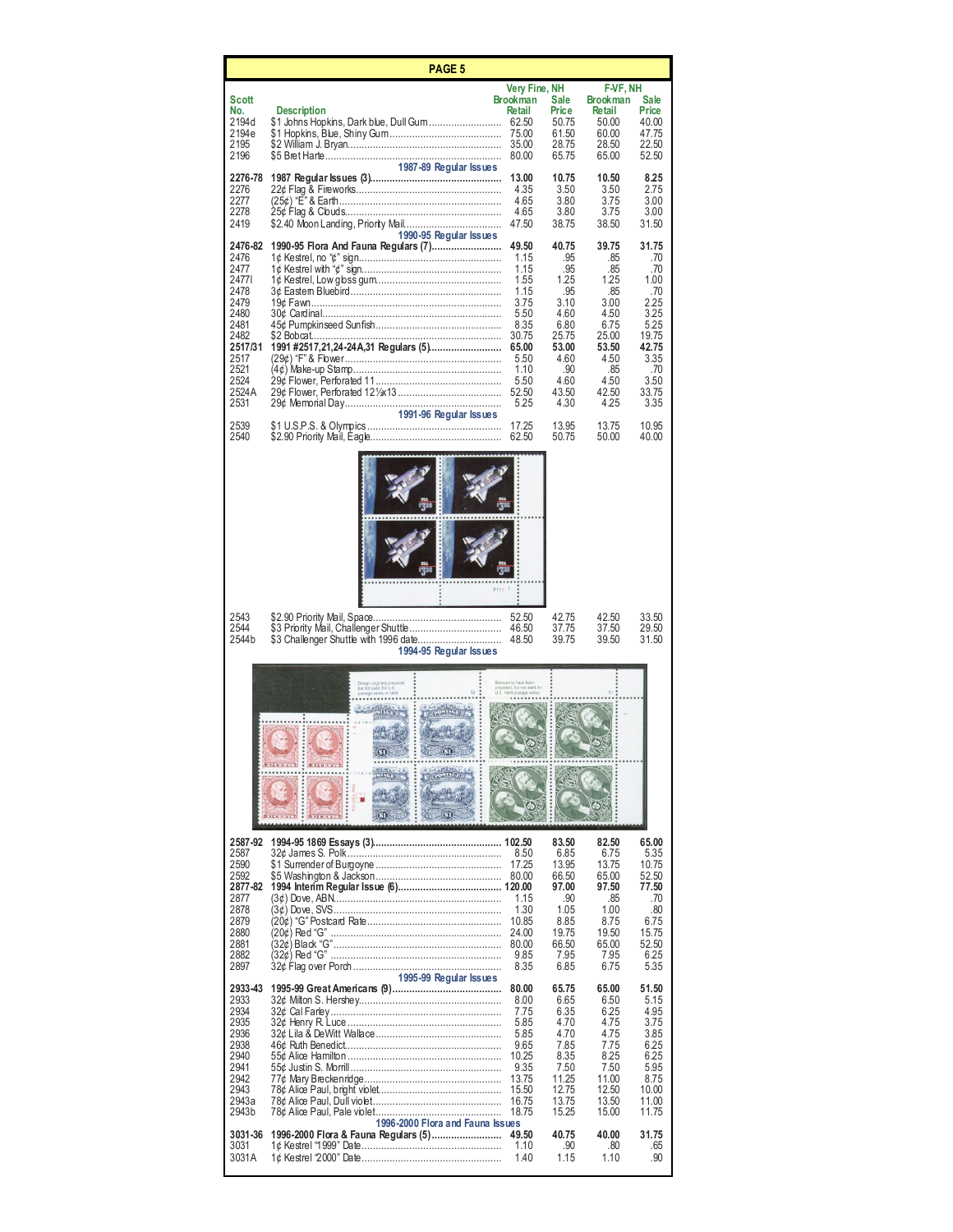| PAGE 6                                                                                                                     |                                                                                                                          |                                                                                                                       |                                                                                                                             |                                                                                                                             |                                                                                                                           |  |  |
|----------------------------------------------------------------------------------------------------------------------------|--------------------------------------------------------------------------------------------------------------------------|-----------------------------------------------------------------------------------------------------------------------|-----------------------------------------------------------------------------------------------------------------------------|-----------------------------------------------------------------------------------------------------------------------------|---------------------------------------------------------------------------------------------------------------------------|--|--|
| Scott<br>No.<br>3032<br>3033<br>3036                                                                                       | <b>Description</b>                                                                                                       | Very Fine, NH<br><b>Brookman</b><br>Retail<br>1.40<br>1.75<br>46.50                                                   | Sale<br>Price<br>1.15<br>1.45<br>37.75                                                                                      | F-VF, NH<br><b>Brookman</b><br><b>Retail</b><br>1.10<br>1.40<br>37.50                                                       | Sale<br>Price<br>.90<br>1.10<br>30.00                                                                                     |  |  |
| 3036a<br>3257<br>3258<br>3259<br>3259a<br>3260<br>32601                                                                    | 1998-99 Regular Issues<br>e suñ                                                                                          | 52.50<br>1.15<br>1.15<br>4.65<br>13.25<br>8.35<br>9.25                                                                | 42.75<br>.95<br>.95<br>3.80<br>10.85<br>6.85<br>7.65                                                                        | 42.50<br>.85<br>.85<br>3.75<br>10.75<br>6.75<br>7.50                                                                        | 33.75<br>.70<br>.70<br>3.00<br>8.75<br>5.35<br>5.95                                                                       |  |  |
|                                                                                                                            |                                                                                                                          |                                                                                                                       |                                                                                                                             |                                                                                                                             |                                                                                                                           |  |  |
| 3261<br>3277<br>3278                                                                                                       | 2000-9 Distinguished Americans                                                                                           | 52.50<br>55.00<br>650                                                                                                 | 43.50<br>43.75<br>5.35                                                                                                      | 42.50<br>45.00<br>5.25                                                                                                      | 33.75<br>35.75<br>4.25                                                                                                    |  |  |
| 3420-35<br>3420<br>3422<br>3426<br>3427<br>3427A<br>3428<br>3430<br>3431<br>3432<br>3432A<br>3432B<br>3433<br>3434<br>3435 | 2000-9 Distinguished Americans (14) 167.50<br>63¢ Jonas Salk …………………………………………………<br>2000-2002 Regular and Special Issues | 2.00<br>4.15<br>5.50<br>9.75<br>9.75<br>10.00<br>11.25<br>17.00<br>40.00<br>10.50<br>10.50<br>15.50<br>14.25<br>13.75 | 137.50<br>1.65<br>3.40<br>4.60<br>7.85<br>7.85<br>8.25<br>9.25<br>14.00<br>32.50<br>8.65<br>8.65<br>12.75<br>11.65<br>11.25 | 135.00<br>1.60<br>3.35<br>4.50<br>7.75<br>7.75<br>8.00<br>9.00<br>13.75<br>32.00<br>8.50<br>8.50<br>12.50<br>11.50<br>11.00 | 107.50<br>1.25<br>2.65<br>3.50<br>6.25<br>6.25<br>6.25<br>6.50<br>11.00<br>25.75<br>6.75<br>6.75<br>10.00<br>9.25<br>8.75 |  |  |
| 3448<br>3449<br>3467<br>3468<br>3468A<br>3469<br>3470                                                                      |                                                                                                                          | 8.00<br>7.15<br>40.00<br>5.00<br>4.35<br>40.00<br>6.85                                                                | 6.65<br>5.85<br>33.00<br>4.15<br>3.50<br>32.75<br>5.60                                                                      | 6.50<br>5.75<br>32.50<br>4.00<br>3.50<br>32.50<br>5.50                                                                      | 4.95<br>4.50<br>25.75<br>3.15<br>2.75<br>25.75<br>4.35                                                                    |  |  |
|                                                                                                                            | $B = 11$<br>350<br>41 G<br>8!111<br>пинце<br><b>HUBS</b><br>\$350<br><b>MAGGAR</b><br>DITILINE<br>X2D<br><b>MOUT</b>     | <b>DELIBUTO</b><br><b>THERE</b><br>$\lambda$ and<br>0111111116<br>mm                                                  |                                                                                                                             |                                                                                                                             |                                                                                                                           |  |  |
| 3471<br>3471A<br>3472<br>3499<br>3551                                                                                      | 2002-3 Regular and Special Issues                                                                                        | 12.00<br>13.00<br>57.50<br>10.00<br>9.25                                                                              | 9.85<br>10.65<br>47.00<br>8.25<br>7.50                                                                                      | 9.75<br>10.50<br>46.50<br>8.00<br>7.50                                                                                      | 7.50<br>8.50<br>37.50<br>6.35<br>5.95                                                                                     |  |  |
| 3613<br>3614<br>3616<br>3620<br>3621<br>3629F<br>3630<br>3646<br>3647<br>3647A<br>3658                                     | 2003-8 American Designs                                                                                                  | 1.35<br>1.35<br>40.00<br>33.75<br>10.85<br>37.50<br>9.25<br>9.65<br>64.00<br>65.00<br>10.25                           | 1.10<br>1.10<br>33.00<br>27.50<br>8.85<br>30.75<br>7.50<br>7.85<br>52.50<br>53.50<br>8.35                                   | 1.10<br>1.10<br>32.50<br>27.50<br>8.75<br>30.00<br>7.50<br>7.75<br>51.50<br>52.50<br>8.25                                   | .85<br>.85<br>25.75<br>22.50<br>7.00<br>24.00<br>5.95<br>6.25<br>39.50<br>39.50<br>6.65                                   |  |  |
| 3749/66<br>3749<br>3749A<br>3750<br>3751<br>3752<br>3753                                                                   |                                                                                                                          | 33.00<br>1.15<br>1.25<br>1.15<br>2.30<br>2.10                                                                         | 27.00<br>.95<br>1.00<br>.95<br>1.90<br>1.75<br>1.45                                                                         | 26.50<br>.85<br>.95<br>.85<br>1.85<br>1.70<br>1.40                                                                          | 21.00<br>.70<br>.75<br>.70<br>1.50<br>1.35<br>1.10                                                                        |  |  |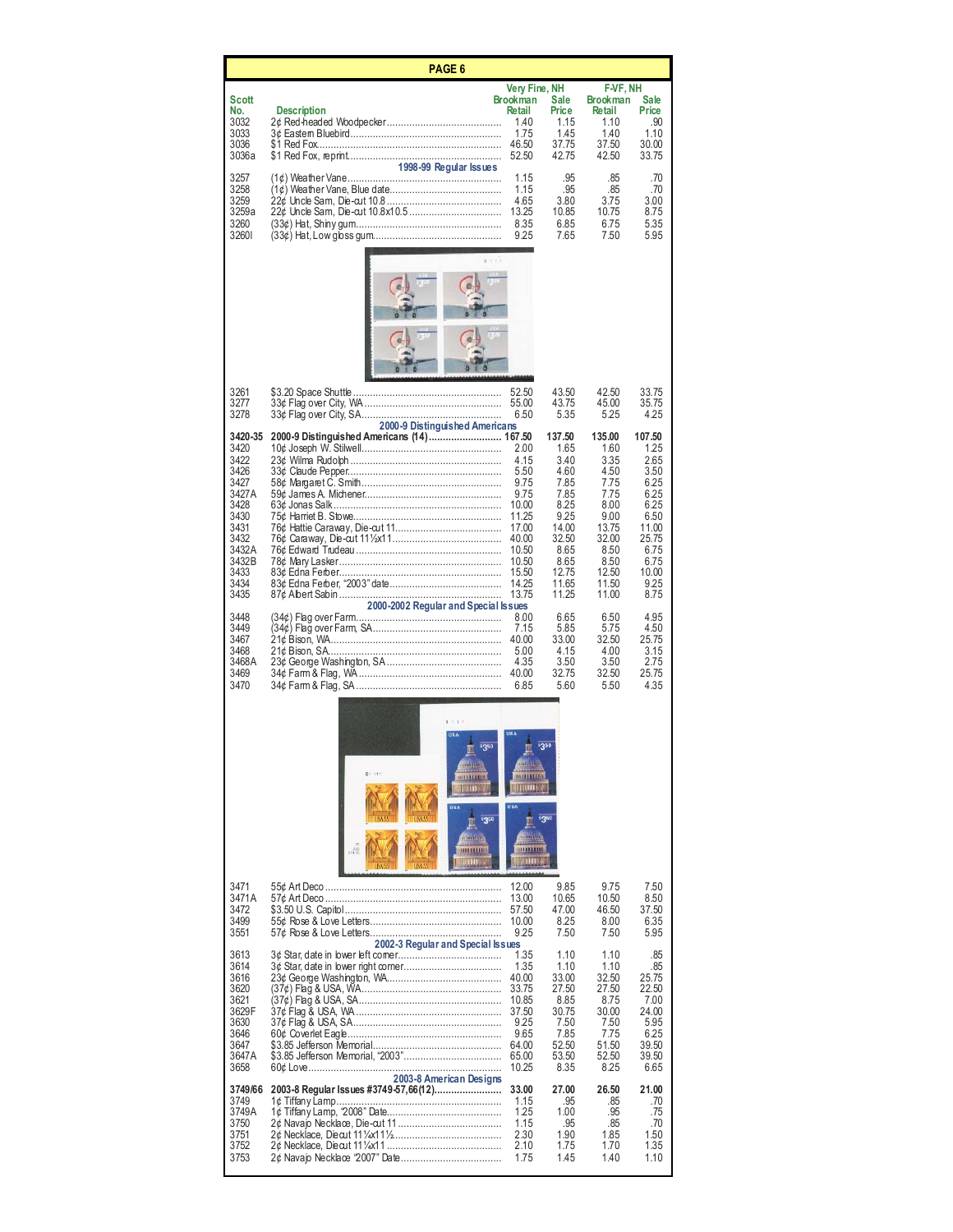|                                                                                                                         | <b>PAGE 7</b>                                                                                                                       |                                                                                                                                                                |                                                                                                                            |                                                                                                                                            |                                                                                                                        |  |  |
|-------------------------------------------------------------------------------------------------------------------------|-------------------------------------------------------------------------------------------------------------------------------------|----------------------------------------------------------------------------------------------------------------------------------------------------------------|----------------------------------------------------------------------------------------------------------------------------|--------------------------------------------------------------------------------------------------------------------------------------------|------------------------------------------------------------------------------------------------------------------------|--|--|
| Scott<br>No.<br>3754<br>3755<br>3756<br>3756A<br>3757<br>3766<br>3766a<br>3784<br>3784A<br>3819<br>3837<br>3965<br>3966 | <b>Description</b><br>2003-4 Regular & Special Issues<br>2005-6 Regular & Special Issues<br>(39¢) Liberty & Flag, SA……………………………………… | Very Fine, NH<br><b>Brookman</b><br><b>Retail</b><br>1.45<br>1.40<br>1.70<br>1.70<br>2.10<br>17.00<br>16.25<br>6.25<br>6.25<br>15.00<br>12.25<br>23.00<br>8.00 | Sale<br>Price<br>1.20<br>1.15<br>1.40<br>1.40<br>1.70<br>13.95<br>13.25<br>5.15<br>5.15<br>12.25<br>10.00<br>19.00<br>6.65 | F-VF, NH<br>Brookman<br>Retail<br>1.15<br>1.10<br>1.35<br>1.35<br>1.65<br>13.75<br>13.00<br>5.00<br>5.00<br>12.00<br>9.75<br>18.50<br>6.50 | Sale<br>Price<br>.90<br>.85<br>1.10<br>1.10<br>1.30<br>11.00<br>10.50<br>3.95<br>3.95<br>9.50<br>7.75<br>14.75<br>5.25 |  |  |
| 3978<br>4000<br>4001                                                                                                    | 39¢ Liberty & Flag……………………………………………<br>811.1<br>w.                                                                                  | 7.50<br>15.50<br>4.65                                                                                                                                          | 6.15<br>12.75<br>3.80                                                                                                      | 6.00<br>12.50<br>3.75                                                                                                                      | 4.75<br>10.00<br>3.00                                                                                                  |  |  |
| 4018<br>4032                                                                                                            |                                                                                                                                     | 56.75<br>6.85                                                                                                                                                  | 46.75<br>5.60                                                                                                              | 45.75<br>5.50                                                                                                                              | 36.75<br>4.35                                                                                                          |  |  |
| 4129<br>4130<br>4137-39<br>4137<br>4138<br>4139<br>4152<br>4164<br>4196                                                 | 2007 Regular & Special Issues<br>2008 Regular & Special Issues                                                                      | 24.50<br>6.85<br>25.00<br>16.75<br>4.00<br>61.75<br>10.00<br>6.85<br>6.85                                                                                      | 20.00<br>5.60<br>20.75<br>13.75<br>3.30<br>49.75<br>8.15<br>5.60<br>5.60                                                   | 19.75<br>5.50<br>20.00<br>13.50<br>3.25<br>49.75<br>8.00<br>5.50<br>5.50                                                                   | 16.00<br>4.25<br>16.00<br>10.75<br>2.65<br>40.75<br>6.25<br>4.35<br>4.35                                               |  |  |
| 4253-57<br>4263<br>4264<br>4267<br>4268<br>4272<br>4335                                                                 | 2009 Regular & Special Issues                                                                                                       | 13.75<br>46.50<br>6.85<br>9.00<br>70.00<br>9.65<br>6.85                                                                                                        | 11.25<br>37.75<br>5.60<br>7.35<br>57.50<br>7.85<br>5.60                                                                    | 11.00<br>37.50<br>5.50<br>7.25<br>57.50<br>7.75<br>5.50                                                                                    | 8.75<br>30.00<br>4.35<br>5.75<br>46.50<br>6.25<br>4.35                                                                 |  |  |
| 4378<br>4387<br>4388<br>4390<br>4397<br>4398<br>4407                                                                    | 2010 Regular & Special Issues                                                                                                       | 68.50<br>4.00<br>9.35<br>6.25<br>7.50<br>8.75<br>6.25                                                                                                          | 55.75<br>3.30<br>7.50<br>5.15<br>6.25<br>7.25<br>5.15                                                                      | 55.00<br>3.25<br>7.50<br>5.00<br>6.00<br>7.00<br>5.00                                                                                      | 45.00<br>2.65<br>6.00<br>4.00<br>4.75<br>5.65<br>4.00                                                                  |  |  |
| 4438<br>4450                                                                                                            |                                                                                                                                     | 65.00<br>7.50                                                                                                                                                  | 53.00<br>6.15                                                                                                              | 52.50<br>6.00                                                                                                                              | 41.50<br>4.75                                                                                                          |  |  |
|                                                                                                                         | 64<br>ARGE RATE                                                                                                                     | $V = 11117$                                                                                                                                                    |                                                                                                                            |                                                                                                                                            |                                                                                                                        |  |  |
| 4462                                                                                                                    | .<br>2011 Regular & Special Issues                                                                                                  | 9.00                                                                                                                                                           | 7.35                                                                                                                       | 7.25                                                                                                                                       | 5.85                                                                                                                   |  |  |
| 4502<br>4504-11<br>4504<br>4505-9<br>4510<br>4511                                                                       |                                                                                                                                     | 6.25<br>80.00<br>2.80<br>10.00<br>11.25<br>62.50                                                                                                               | 5.15<br>64.50<br>2.30<br>8.15<br>8.95<br>50.75                                                                             | 5.00<br>65.00<br>2.25<br>8.00<br>9.00<br>50.00                                                                                             | 4.00<br>53.50<br>1.80<br>6.50<br>7.15<br>39.75                                                                         |  |  |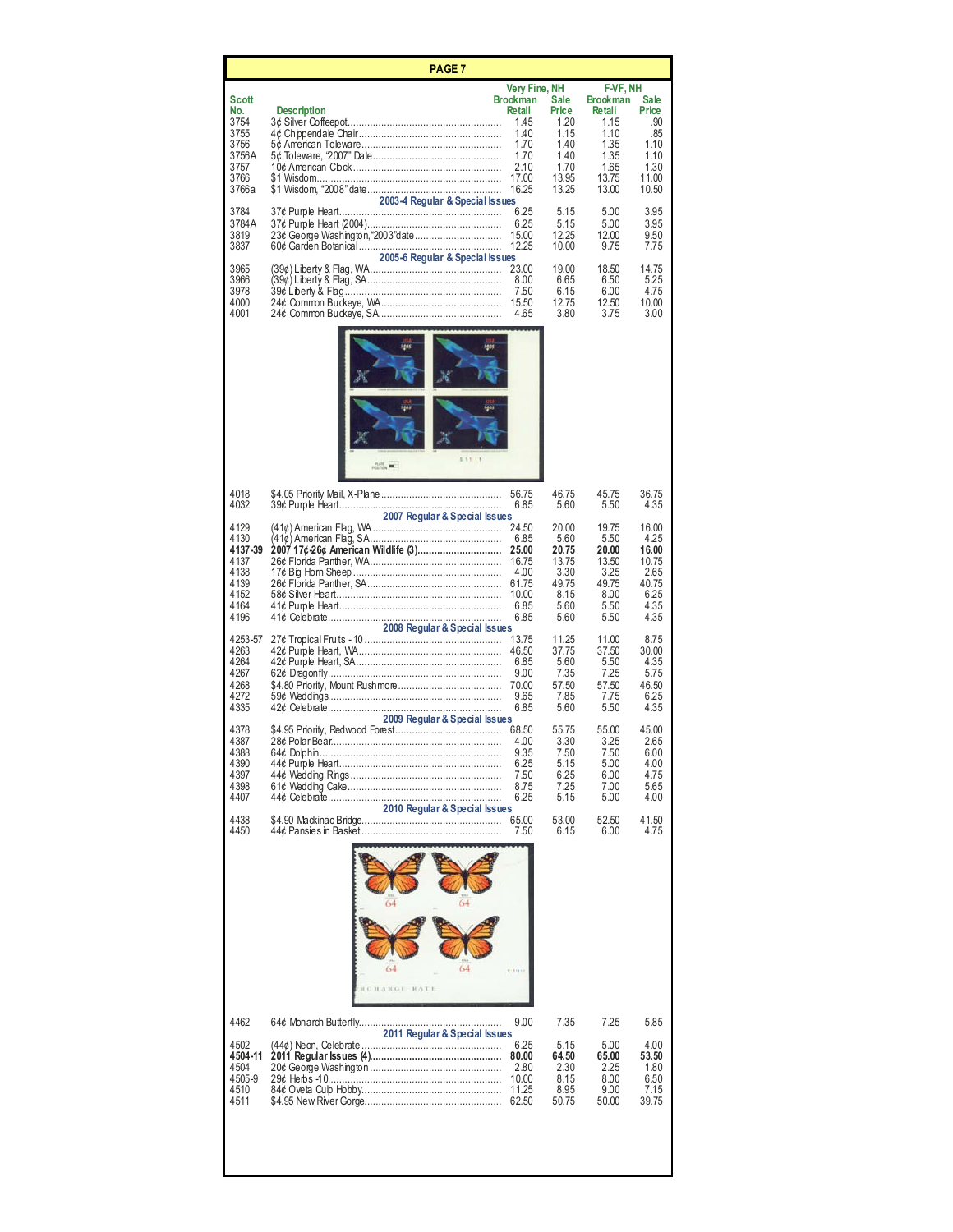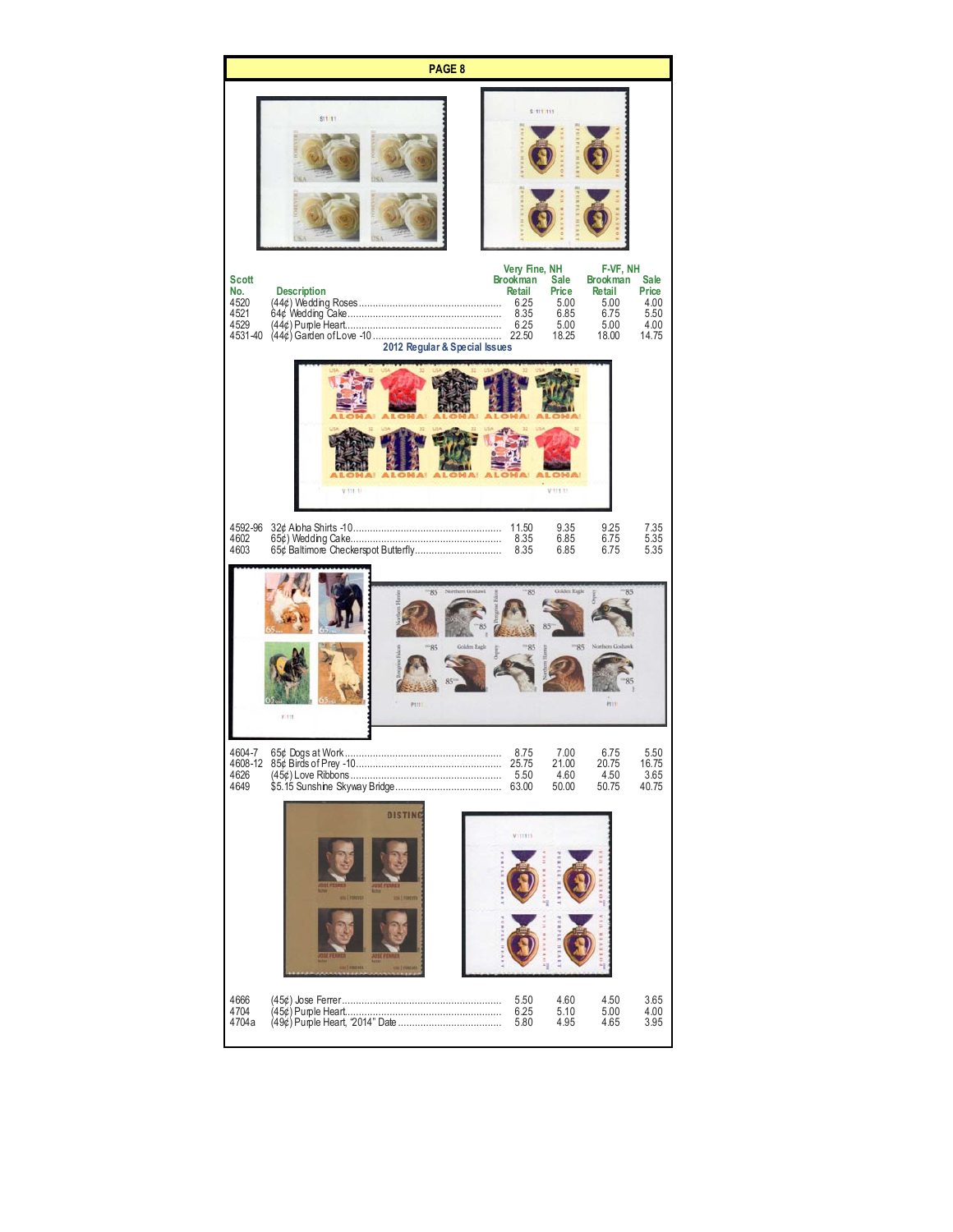